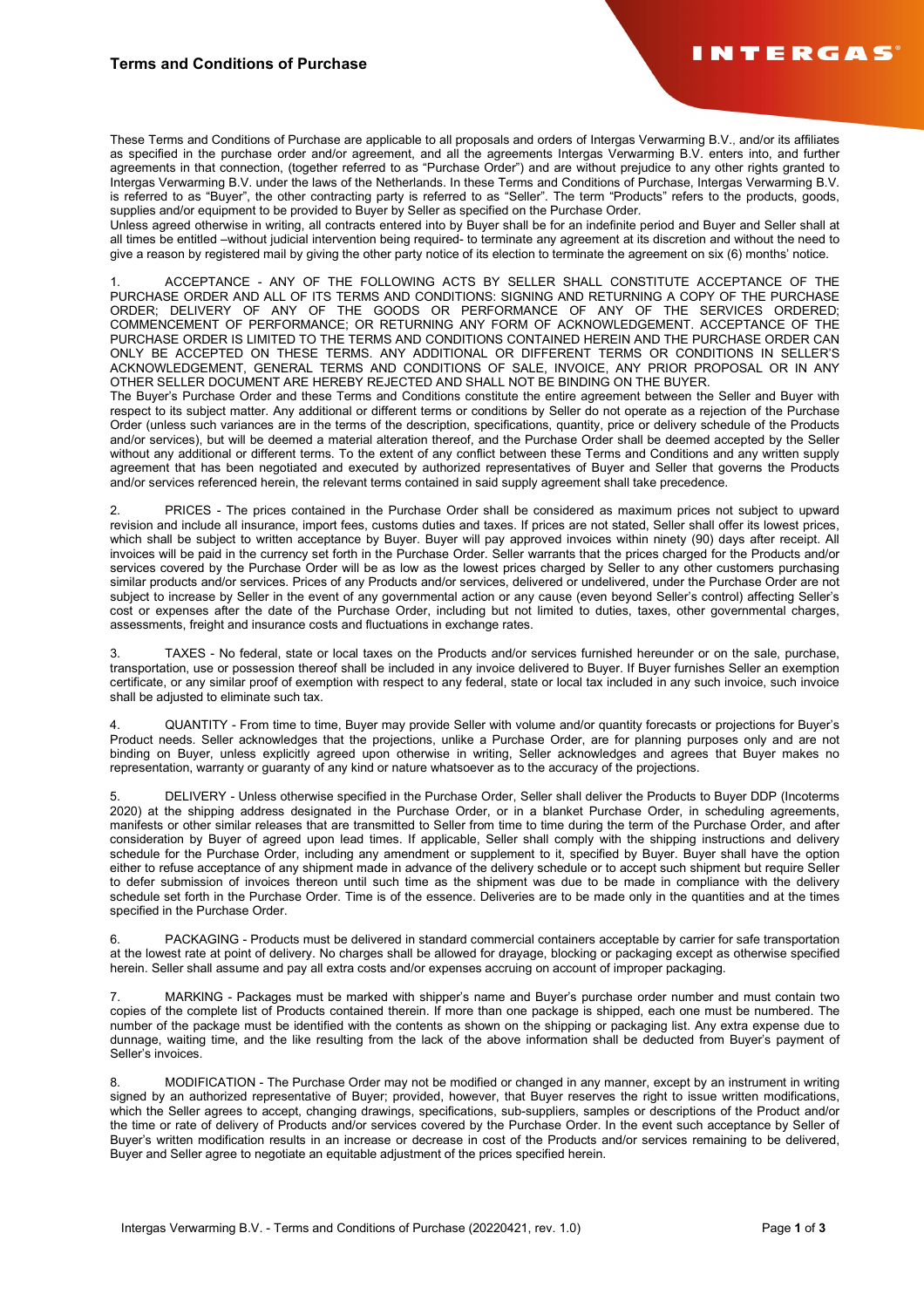## **Terms and Conditions of Purchase**

9. WARRANTY - Seller warrants with respect to Products purchased and sold under the Purchase Order that: (a) it has good title to the Products, (b) the Products are free from liens, security interests and encumbrances of any kind, (c) the Products conform to the specifications, drawings and samples approved by Buyer in connection with the Purchase Order, (d) the Products are fit for the purpose for which Buyer purchased them, (e) the Products are merchantable, (f) the Products are free of defects in design, materials and workmanship and (g) the Products have been manufactured in a good and workmanlike manner using the highest quality material in conformity with the best standard practices. This warranty shall survive any inspection, acceptance or return of any such Products and shall run to Buyer, its successors, assigns, customers and users of its Products. If Products delivered pursuant to the Purchase Order are found within the latest of the following: (i) sixty (60) months after acceptance; (ii) the warranty period provided by applicable law; or (iii) last for a period equal to the warranty period that Buyer offers in connection with the finished good manufactured by Buyer and which it is incorporated into, not to be as warranted, Buyer may, in addition to any other rights Buyer may have, return such Products to Seller, at Seller's expense, for repair, replacement, or refund of price, as Buyer may elect. Any Products repaired or furnished in replacement shall be subject to all the terms and conditions hereof to the same extent as if initially furnished hereunder. Seller further warrants that all services will be performed in a competent and professional manner, in accordance with the highest standards and best practices in the industry, and in accordance with the specifications agreed or approved by Buyer. Any attempt by Seller to limit, disclaim or restrict any such warranties or remedies by acknowledgement or otherwise shall be null, void and ineffective.

10. INSPECTION OF MATERIAL - Seller agrees to inspect all Products covered by the Purchase Order and, when requested by Buyer, to include an inspection certificate with each shipment. Acceptance of Products and/or services shall be subject to Buyer's inspection and approval after arrival notwithstanding any prior inspection or payment. Payment for the Products and/or services does not constitute acceptance thereof. Buyer has the right to inspect all Products and services and to reject any or all that are in Buyer's judgment defective or nonconforming. If any Products covered by the Purchase Order are defective or otherwise not in conformity with the requirements of the Purchase Order, Buyer may, by written notice to Seller, elect to: (a) rescind the Purchase Order as to such Products, (b) accept Products at an equitable reduction in price, or (c) reject such Products and require the delivery of replacements. Deliveries of replacements shall be accompanied by a written notice specifying that such Products are replacements. If Seller fails to deliver required replacements promptly, Buyer may (i) purchase from other suppliers, replace or correct such Products and charge Seller all costs and expenses occasioned Buyer thereby, and/or (ii) terminate the Purchase Order for default. No inspection (including source inspection), test, approval (including design approval) or acceptance of Products ordered shall relieve Seller from responsibility for defects or other failures to meet the requirements of the Purchase Order. Buyer reserves the right to use rejected materials, as it believes advisable or necessary to meet its contractual obligations to customers, without waiving any rights against Seller. Rights granted to Buyer herein are in addition to any other rights or remedies provided at law or in equity. Seller agrees to pay Buyer's expenses, including demurrage, handling and storage charges and freight both ways, with respect to non-conforming Products. Upon identification and notification of defective Products or nonconforming shipments, Buyer shall receive full credit either for scrap or return, which credit will include full costs paid to Seller, together with shipping, processing and related costs, if applicable. Within one (1) week of the shipment of the defective good, Seller shall submit to Buyer a written explanation of the root cause and corrective actions implemented to prevent reoccurrence.

11. DELAYS - Whenever the timely performance of the Purchase Order may be delayed, or is delayed, Seller shall immediately notify Buyer in writing of all relevant information with respect to such delay. In case of Seller's delays, Seller shall be responsible for expedited shipping at its expense.

12. TITLE; RISK OF LOSS - Seller shall bear all risk of loss and damage to Products covered by the Purchase Order until, and title shall pass to Buyer only on Buyer's receipt at the destination specified on the Purchase Order

13. DESIGN AND INVENTION RIGHTS - If the Purchase Order has as one of its purposes design, experimental, developmental or research work, Seller agrees to communicate promptly to Buyer full details of any design or invention (whether or not patentable) conceived or first reduced to practice by Seller or any of its employees in connection with the performance of the Purchase Order. Upon Buyer's request, Seller shall for Buyer's exclusive benefit assign or cause to be assigned to Buyer without compensation all right, title and interest of Seller or its employees in and to each such design or invention, and perform or cause to be performed all acts (at Buyer's expense) and execute or cause to be executed all papers that are necessary to vest in Buyer full right, title and interest therein, including the patenting thereof; any and all such rights shall fall within the scope of article 14 hereafter.

14. CONFIDENTIALITY - Any specifications, drawings, sketches, models, samples, tools, technical information, methods, processes, techniques, shop practices, plans, know-how, trade secrets, or data, written, oral or otherwise (collectively, the "Information") furnished to Seller, or that Seller is exposed to, under, or in contemplation of, the Purchase Order remain Buyer's property. All copies of such Information, in written, graphic or other tangible form, must be immediately returned to Buyer upon its request. The Information shall be kept confidential by Seller, shall be used only in the fulfillment of the Purchase Order, or in performing Seller's obligations under the Agreement, and may be disclosed or used for other purposes only upon such terms as may be agreed upon between Buyer and Seller in writing.

15. COMPLIANCE WITH LAWS - Seller certifies that the Products to be furnished or the services to be rendered hereunder are in compliance with all applicable laws, including rules, regulations, and standards, that relate to the manufacture, labeling, transport, import, and export, including laws relating to environmental matters, hazardous materials, hiring, wages, hours and conditions of employment, discrimination, and occupational health or safety. Seller further certifies that its price to Buyer hereunder is proper under all applicable laws, rules and regulations and is in compliance with any current pricing policy or law directed at controlling or stabilizing prices.

16. INDEMNIFICATION - Seller shall defend, indemnify and hold harmless Buyer and Buyer's affiliates, and each of their employees, officers, directors, agents, successors, assigns, customers and end-users of its products, from and against all losses, expenses, damages, costs, liabilities, claims, settlements, awards and judgments based on a claim (a) that any good or service furnished by Seller, as well as any system, device or process incorporating or resulting from the use thereof, constitutes an infringement or misappropriation of any patent, trademark, copyright, trade secret or other intellectual property right; and (b) arising out of, as a result of or in connection with: (i) Seller's acts and omissions in the performance of the Purchase Order, or (ii) any defect in design, materials, workmanship or quality of the Products and/or services, or (iii) Seller's negligence or willful misconduct or (iv)